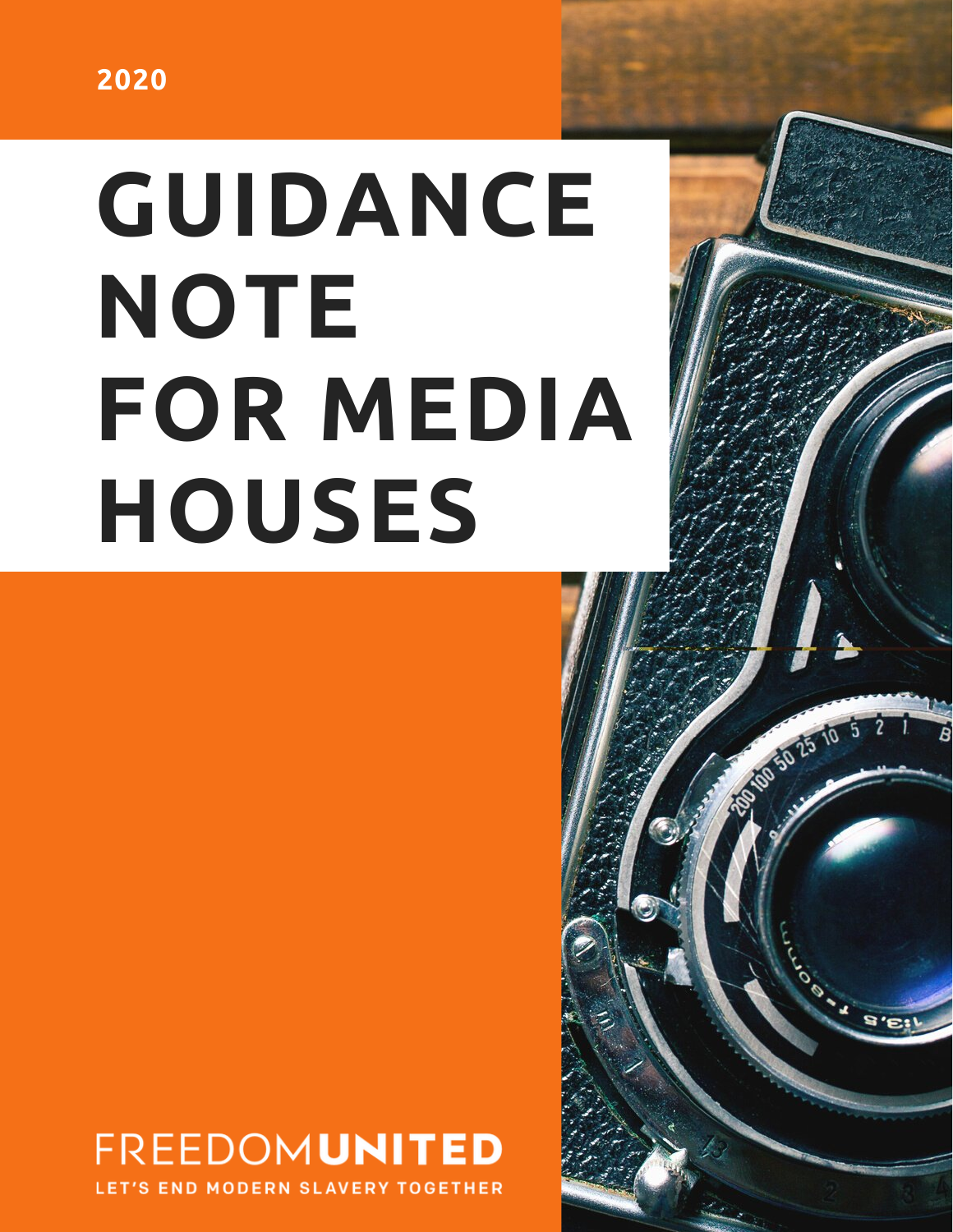### **I N T R O D U C T I O N :**

The portrayal of human trafficking, modern slavery and survivor stories in the media can undermine efforts to support survivors and identify systemic exploitation when not conducted in an informed and considered manner. When images sensationalize the reality of modern slavery or dehumanize survivors, portraying them in an undignified way without their consent, it can cause secondary victimization. While people who have experienced human trafficking and modern slavery are undoubtedly in the best position to share their stories and explain the context of the problem, we encourage the media to do this without causing further harm to survivors or perpetuating misrepresentations of modern slavery.

This document is based on key guidelines set out in Liberty Asia's Guidance Note on use of Victims' Images, which should be referred to for more comprehensive guidance and commentary. The summarized guidelines specified below are a suggested list of best practice and principles to guide media houses through as they make decisions on reporting on modern slavery and human trafficking.

**GOAL:** We urge all media organizations to adopt and endorse these guidelines as a reference point to guide high-quality modern slavery coverage so that modern slavery and people's experiences of it are presented with dignity in the media. These guidelines aim to build on internal and external understandings of modern slavery and represent a necessary starting point for open conversations on survivor representation.

#### **FREEDOMUNITED**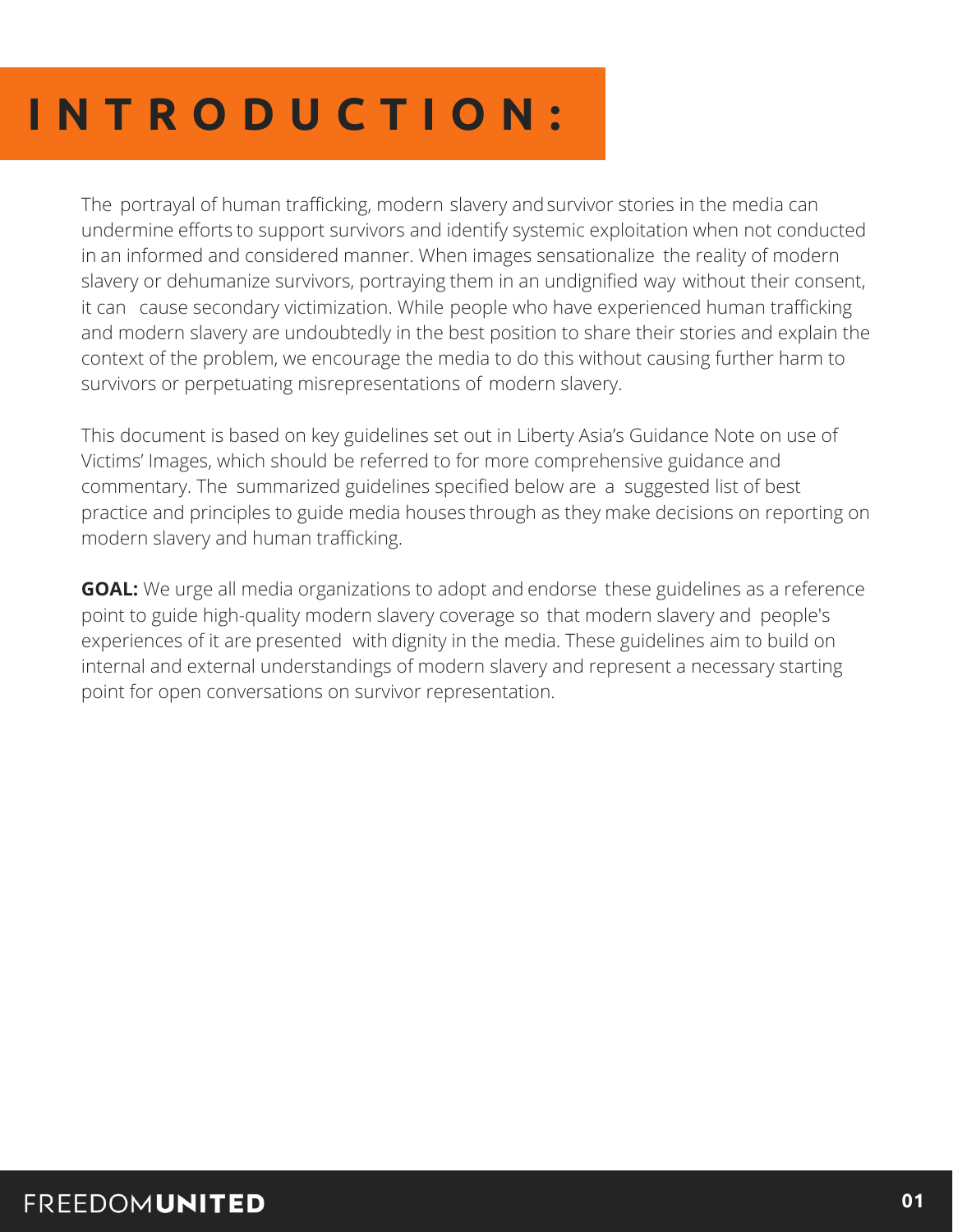### **K E Y G U I D E L I N E S :**

- **Do not use an image or name without the consent from the survivor** or, if they are 1. a child, from their parent/guardian. Clearly explain to the survivor what the image will be used for so they can give their informed consent, preferably on a signed consent form [see SAMPLE below]. Consent should not be coerced and victims should not feel obliged to give consent. If a person did not give their consent for the use of the image, the picture should be deleted in order to avoid any future assumption that the image can be freely used.
- **Be cautious about using names and sharing other identifiable details.** Consider 2. whether it is necessary to include names of subjects in pictures or other material, as there can be risk of harm, retribution or distress to the survivor. It is common to use a pseudonym in order to protect victims and survivors.
- **Avoid images that stereotype survivors or sensationalize the issue.** 3. Sensationalized images can unintentionally create or reinforce stereotypes or negative prejudices and further perpetuate misunderstanding of what constitutes modern slavery and trafficking. Rather, images of people in vulnerable situations should focus primarily on the reasons for and the context of a situation, rather than on an individual's suffering.
- **Take particular care when photographing children.** The best interest of the child 4. should be the first priority and protected over any other consideration. Only use images of children who are suitably dressed to avoid potential misuse by others. Do not use real names of children in images.
- **Consider whether people included in the image or affected by the issue being** 5. **represented would feel that it is an accurate representation of the issue.** When choosing what images to use, consider whether you would be comfortable or happy sharing the image if it contained a member of your family or yourself.
- **The right to privacy should be extended to victims of trafficking.** In some cultures, 6.victims and survivors face significant social stigma and shaming from communities and thus do not want their information to be shared.